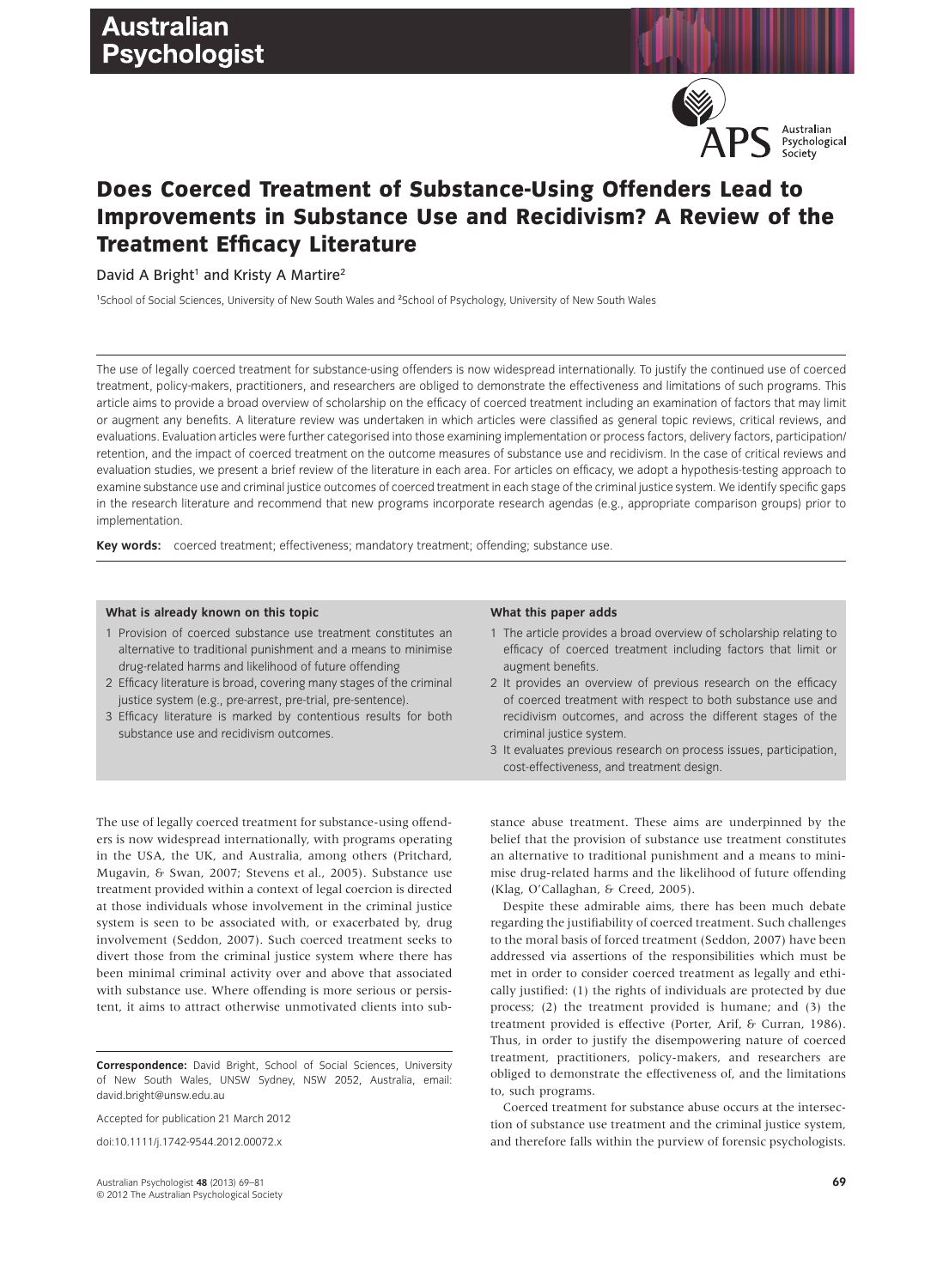Forensic psychologists have the requisite skills and knowledge to contribute to the ongoing scholarly debate about coerced treatment (including ethical considerations), to facilitate methodologically robust research in this area, to design ethical and efficacious treatment programs with the framework of coerced treatment, and to work ethically and effectively with individuals who have been coerced into treatment.

There is no extant review of the efficacy literature for coerced treatment of substance use issues that examines the two outcomes of interest: substance use and criminal recidivism, and which disaggregates results across the different stages of the criminal justice system. The aggregation of efficacy findings across the stages could result in positive findings being "washed out" in the mix. The literature in this area is vast, and for practitioners and researchers alike, the voluminous nature of the research prohibits a clear synthesis of results. This article contributes to the field by providing a broad overview of scholarship relating to the efficacy of coerced treatment as well as consideration of the factors that may limit or augment any observed benefits. Specifically, we provide an overview of the research landscape relating to the central issues of treatment efficacy with regard to reductions in substance use and recidivism across the stages of the criminal justice system, and with respect to both substance use and recidivism outcomes. The article uses an innovative approach to summarising outcome data from multiple studies: a "supermatrix" approach which succinctly displays results across criminal justice stages, and by outcome (substance use and recidivism).

### **Method**

The method for the review of published and peer-reviewed literature is shown in Figure 1. Five electronic databases were searched: PsychINFO, Medline, Web of Science, Scopus, and Sociological abstracts. In order to build on previous reviews conducted in the field (e.g., Harvey, Shakeshaft, Hetherington, Sannibale, & Mattick, 2007), searches were restricted to publication years 1996 through 2011. Due to different interfaces across databases, search terms were modified slightly depending on the database being searched. PsycINFO was searched using the following subject headings (first letters capitalised) and keywords (italicised): "Drug Abuse and Criminal Justice and (Court Referral or *diversion*)," resulting in 232 articles. Medline was searched using the terms "Substance-related Disorders and (Criminal Law or *diversion*)," retrieving 238 articles. Web of Science was searched with the terms "Substance Abuse and *drug abuse* and (*criminal justice* or *court referral* or *diversion*)," resulting in 425 articles. For Scopus, search terms used were "(*drug abuse* or *substance abuse*) and *criminal justice* and (*court referral* or *diversion*)," retrieving 60 articles. Sociological Abstracts was searched using the terms "Substance Abuse and (Criminal Court or *diversion*)," resulting in 89 articles. The results of the five searches were combined, and any duplicates removed, with the final total being 937 articles. The use of search terms (following previous research in the field; e.g., Harvey et al., 2007) resulted in a focus on court diversion programs, and the resulting research therefore does not include efficacy research on the great majority of prison-based programs.

These 937 articles were reviewed by title and abstract resulting in the removal of articles if they focused on the criminal justice context only, which is *not* about outcomes of coerced treatments (*n* = 98); drug treatment issues alone, which is *not* focused specifically on diversion or criminal justice programs  $(n = 118)$ ; policy/government/education and training  $(n = 97)$ ; mental health alone  $(n = 56)$ ; pharmaceutical diversion (*n* = 109); substance abuse alone (*n* = 38); juvenile justice  $(n = 70)$ ; medical or disease related  $(n = 32)$ ; treatment/ diversion for addicted health workers  $(n = 4)$ ; crime related but *not* drug or alcohol focused ( $n = 22$ ); domestic violence ( $n = 7$ ); or instrument validation  $(n = 25)$ . Articles were also removed if they were introductions to special editions of journals, book reviews, obituaries, etc., resulting in a further 28 deletions. This process left a total of 233 articles.

These remaining articles were then re-examined by title and abstract and classified into three groups: (1) comment or general topic reviews  $(n = 50)$ ; (2) critical reviews  $(n = 53)$ ; and (3) outcome evaluations of coerced treatment programs (*n* = 130). All articles were reviewed via consultation between the two authors. This leaves a final viable sample of 111 articles after deleting theses, book chapters, conference articles, and articles published prior to 1996.

The set of evaluation articles was further categorised into type of evaluation: evaluations which examined implementation or process factors  $(n = 24)$ ; those that conducted an economic evaluation of programs  $(n = 3)$ ; those focused on specific delivery factors  $(n = 14)$ ; those which examined participation and retention factors ( $n = 33$ ); and finally, those evaluations that specifically evaluated the impact of the program on outcome measures of substance use and recidivism  $(n = 39)$ . Articles in this last category were then further classified on the basis of the stage of the criminal justice system targeted (pre-arrest  $(n = 3)$ , pre-trial  $(n = 14)$ , pre-sentence  $(n = 8)$ , post-conviction  $(n = 24)$ , pre-release  $(n = 4)$ , and post-release  $(n = 8)$ ; See Table 1 below for definition and indicative examples), and the type of outcome measure reported (criminal justice involvement  $(n = 37)$ , for example, new charges or convictions, and/or substance use  $(n = 24)$ ,<sup>1</sup> for example, selfreported substance use or urinalysis results).

### **Data Synthesis**

Two distinct approaches to data synthesis have been adopted in this article. First, for the critical review and evaluation category articles, we present a brief review of the literature in the area. These literature reviews take on different forms in response to the characteristics of the specific area but will constitute a brief overview of topic areas covered. These reviews will be presented in an order consistent with the structure laid out in Figure 1—first presenting an overview of the critical review articles, followed by the peripheral evaluation types, and finishing with a detailed consideration of the central efficacy evaluations at the bottom of the figure. To minimise repetition, no detailed consideration will be given to the "comment or general topic review" category.

Second, for those articles in the efficacy evaluation category, we have also adopted a hypothesis-testing approach to examine the balance of evidence about the differential effects of coerced treatment at each stage of the criminal justice system (see Figure 2) derived from a "harvest plot" approach (Ogilvie et al.,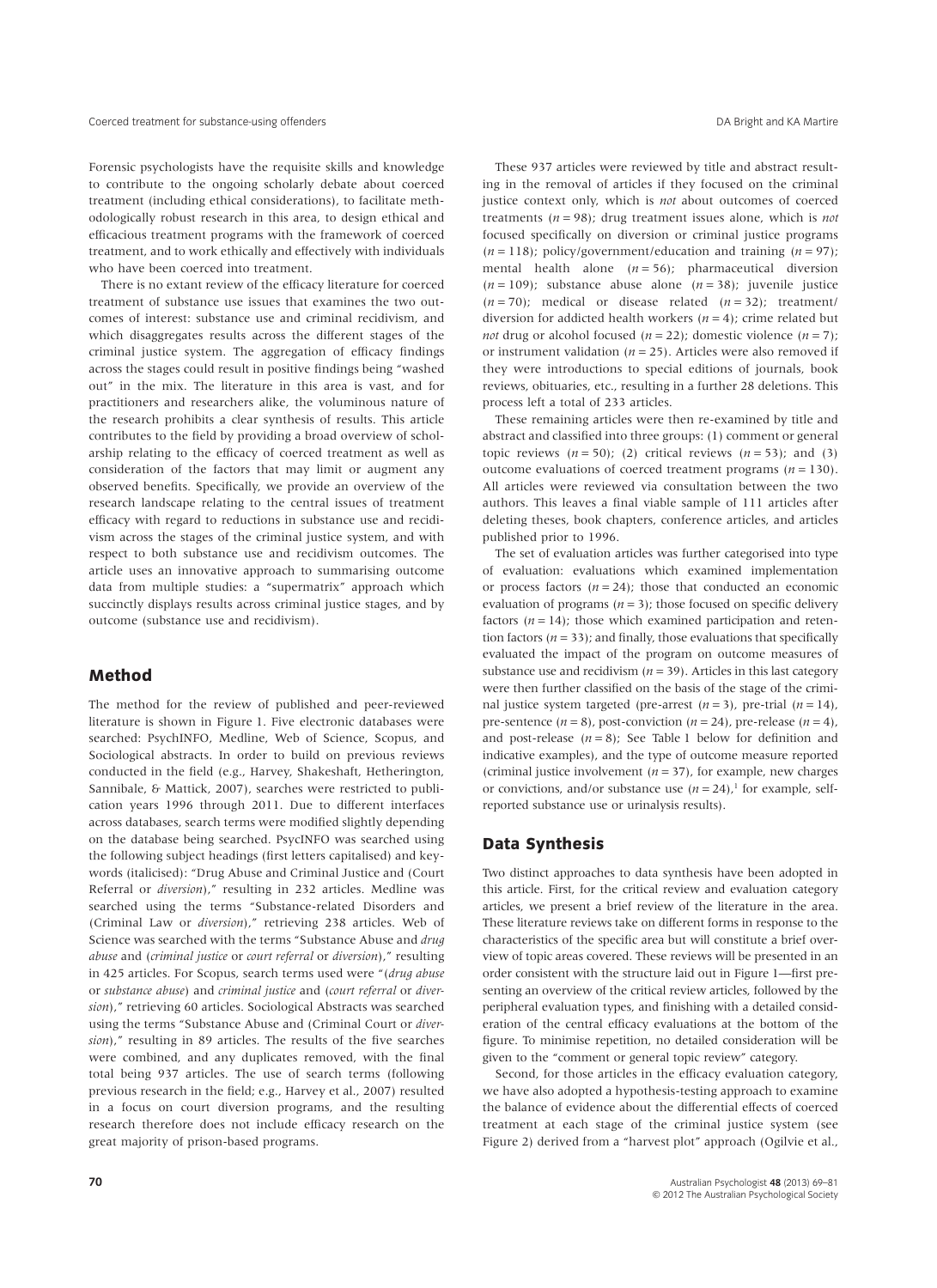

**Figure 1** Flowchart Summarising the Search Strategy, Results Obtained, and Categories for Review (Shaded).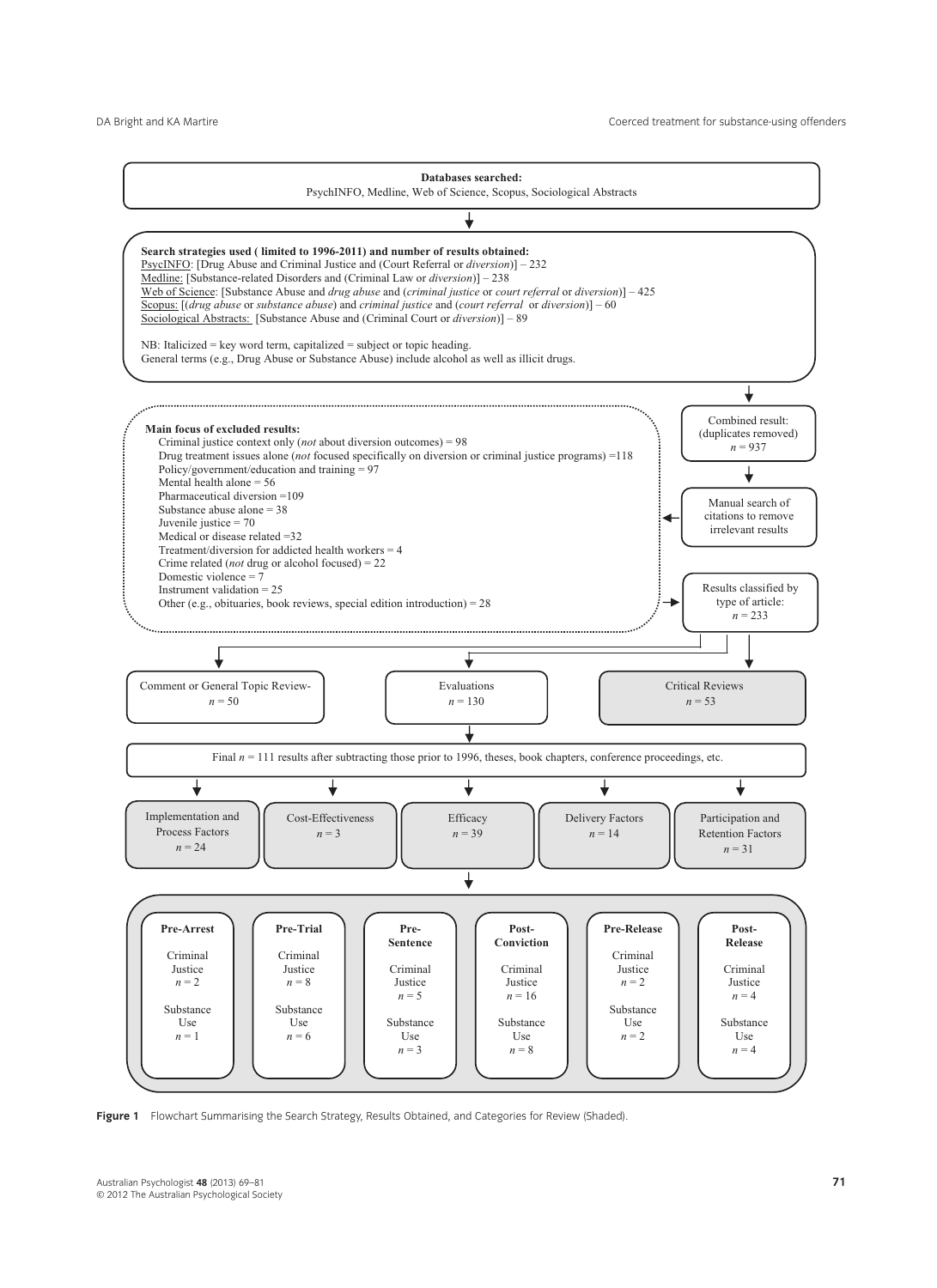|  |  | Table 1 Indicative Features of Coerced Treatment Provided at Each Stage in the Criminal Justice System |  |  |
|--|--|--------------------------------------------------------------------------------------------------------|--|--|
|--|--|--------------------------------------------------------------------------------------------------------|--|--|

| Stage of criminal justice system | Indicative features                                                                                                                                                                                                                                                                                                                                      |  |  |
|----------------------------------|----------------------------------------------------------------------------------------------------------------------------------------------------------------------------------------------------------------------------------------------------------------------------------------------------------------------------------------------------------|--|--|
| Pre-arrest <sup>a</sup>          | • Available pre-charge.<br>• Participation to divert those apprehended for possession and/or use of small quantities of illicit substances,<br>and who have little or previous contact with the criminal justice system.<br>• Criminal charge can be avoided by successful completion.<br>• e.g., cannabis cautioning                                    |  |  |
| Pre-trial <sup>a</sup>           | • Available post-charge<br>• Participation as an alternative to traditional court processes.<br>• Criminal conviction can be avoided by successful completion.<br>· e.g., pre-plea diversion                                                                                                                                                             |  |  |
| Pre-sentence <sup>a</sup>        | • Available post-conviction<br>• Participation as an alternative to tradition sentencing.<br>• Criminal conviction can be avoided by successful completion.<br>• e.g., recognisance order.                                                                                                                                                               |  |  |
| Post-conviction <sup>a</sup>     | • Available post-conviction.<br>· Treatment is sentenced.<br>• Traditional sentence can be avoided by successful completion.<br>• e.g., drug court.                                                                                                                                                                                                      |  |  |
| Pre-release                      | • Available to offenders within custodial setting.<br>• Treatment is encouraged by paroling authorities.<br>• Supervised release can be more likely through successful completion.<br>• e.g., transitional therapeutic communities.                                                                                                                      |  |  |
| Post-release                     | • Available to parolees and probationers in community settings.<br>• Treatment is a recommendation or component of sentence or parole conditions.<br>• Community supervision less likely to be revoked and other more harsh penalties/stricter conditions avoided<br>through successful completion.<br>• e.g., treatment stipulated by parole authority. |  |  |

a Based on classifications from Pritchard et al. (2007).

2008). For each stage of the justice system and each of the outcome types, we populated the relevant row of this matrix by placing a bar representing each study in one of three columns according to which of the three competing hypotheses were most strongly supported by the results of that study for the outcome of interest:

- The null or "neutral" hypothesis that there was no effect of the treatment.
- The alternative hypothesis that there was a positive impact (usually a reduction) in the outcome of interest.
- The alternative hypothesis that there was a negative impact (usually an increase) in the outcome of interest.

### **Critical Reviews (***n* = **53)**

Of the 53 critical reviews, citation analysis showed that the top 10 cited articles (published between 2001 and 2006), had between 14 and 34 citations. The content of critical reviews included analysis of conceptual, ethical, motivational, and methodological issues. Conceptual issues included discussion of the coercion concept as a dichotomy rather than as a continuum (Klag et al., 2005; Leukefeld, McDonald, Staton, & Mateyoke-Scrivner, 2004; Marlowe et al., 2009; Seddon, 2007); as a multidimensional and essentially subjective construct (Seddon, 2007); and as including formal criminal, formal non-criminal coercion, and informal coercion (Klag et al.,

2005). Ethical issues canvassed in critical reviews included an analysis of the moral basis of coercion (benevolence vs crime prevention; Seddon, 2007); professional ethics for health and justice workers; equity of access to treatment where coerced clients "jump the queue" (Seddon, 2007); the need for safeguards on individual autonomy (Klag et al., 2005); and the tension between helping offenders and protecting community (Klag et al., 2005). Motivational issues were also highlighted in critical reviews. Specifically, authors of the review articles argued that coercion can bring clients to treatment, but cannot force them to engage in the treatment process (Klag et al., 2005; Seddon, 2007). This was balanced against the observation that substance users are generally ambivalent about treatment, suggesting that coercion can be justified as it brings to treatment those who are likely to benefit (Seddon, 2007).

With respect to methodological issues, authors of critical reviews noted that research on coerced treatment is difficult to undertake and includes a number of potential biases and flaws. Some of the methodological limitations noted in the critical reviews include: the heterogeneity of substance-using population making firm conclusions difficult; outcomes measures, for example, recidivism/substance use, retention/drop out/completion of treatment (Klag et al., 2005); short follow-up periods (Klag et al., 2005); absence of theoretical frameworks (Klag et al., 2005); an implicit assumption that mandated and non-mandated clients are comparable at baseline, even though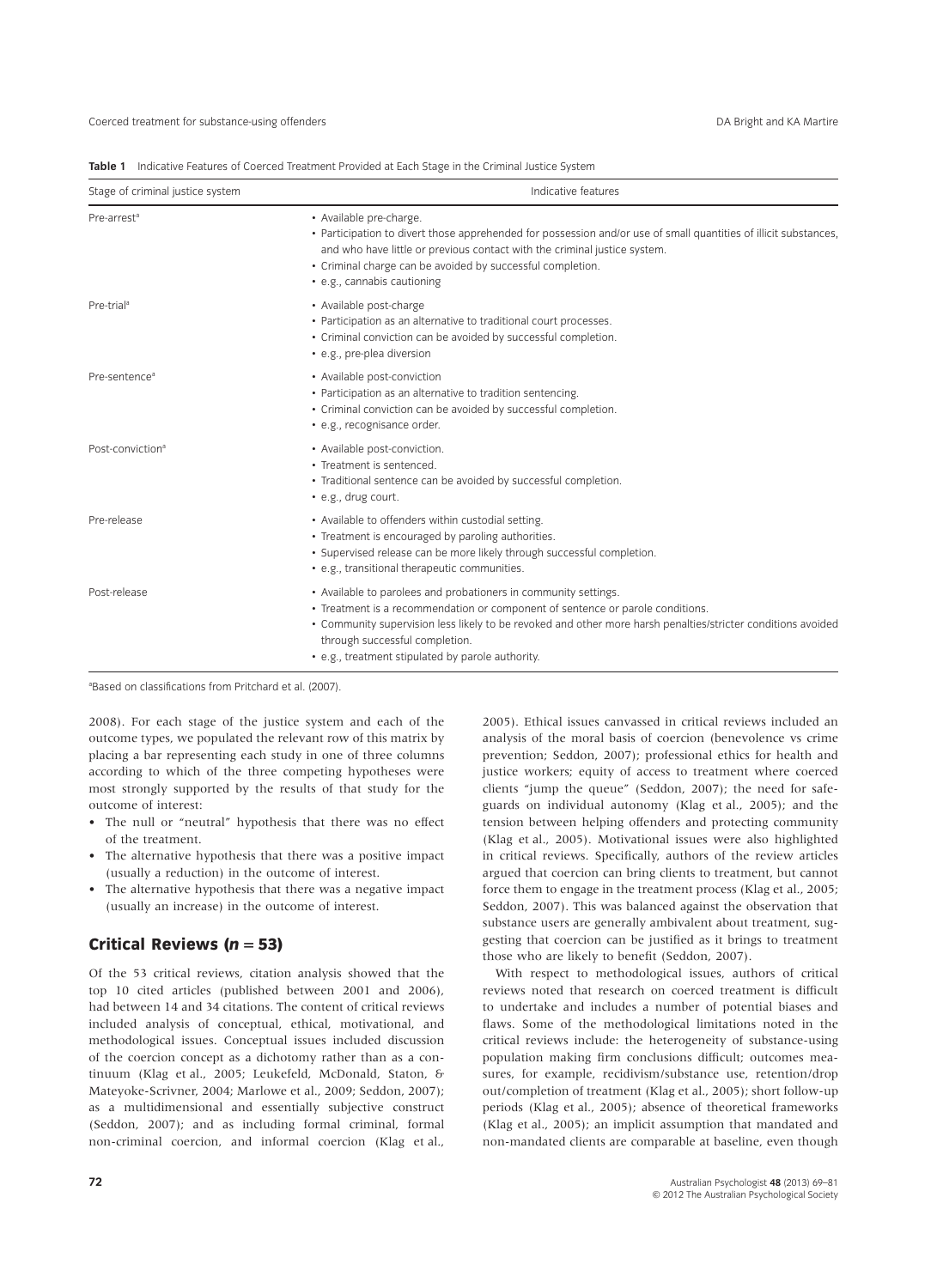

Figure 2 Evidence for Effects of Coerced Treatment. A "Supermatrix" Covering All Criminal Justice Stages Consisting of Two Rows (One for Criminal Justice Outcomes and One for Substance Use Outcomes) and Three Columns (One for Each of the Three Competing Hypotheses about the Differential Effects of Coerced Treatment at Each Stage of the Justice System). Each Bar Represents the Number of Indicative Effects Relevant to the Hypothesis. Studies Involving Comparison Groups are Indicated with Full-tone (Black), and Studies with No Comparison Group are Indicated with Half-Tone (Grey) Bars. Each Bar is Annotated with the Number of Indicative Effects Comprising the Height of the Bar.

they may not be; inadequate control groups (Klag et al., 2005); no random assignment (Klag et al., 2005); no clear program descriptions; samples which show variability in perceptions of coercion, readiness to change, and other factors relevant to outcomes (Wild, Roberts, & Cooper, 2002); and ethical and practical difficulties in conducting randomised controlled trials (Klag et al., 2005).

In addition, critical reviews often provided an overview of the results of the studies evaluated. One review concluded that the evidence for coerced treatment was equivocal at best (Klag et al., 2005). Another suggested that the majority of treatmentoriented measures (referral, retention) showed befit of compulsory treatment; however, the majority of studies looking at substance abuse and recidivism showed no difference (Wild et al., 2002). Critical reviews also made recommendations regarding future research including inclusion of additional psychosocial outcomes (e.g., readiness, motivation); distinguishing between treatment compliance and treatment engagement, specifying different forms of pressure (Wild, 2006); and paying more attention to treatment quality (Stevens et al., 2005), including measures of client characteristics (prior offending, drug use patterns, motivation).

Overall, critical reviews synthesise the main conceptual, practical, and ethical challenges inherent in coerced treatment programs, and in attempts to evaluate the effectiveness of such programs.

### **Evaluations (***n* = **130)**

### **Implementation and Process Factors**

A total of 24 studies address the implementation, organisation, and process factors associated with substance use treatment in the criminal justice system. A large proportion of these articles consider issues associated with drug-courts and courtmandated treatment (Best, Wood, Sweeting, Morgan, & Day, 2010; Bouffard & Taxman, 2004; Cresswell & Deschenes, 2001; Evans, Anglin, Urada, & Yang, 2011; Finch et al., 2003; Fosados, Evans, & Hser, 2007; Frisman et al., 2006; La Prairie, Gliksman, Erickson, Wall, & Newton-Taylor, 2002; Maeder & Wiener, 2008) while far fewer investigate their implications with regard to arrest-referral schemes (Corlett, Skrzypiec, & Hunter, 2005; Sondhi & Huggins, 2005) and pre-plea referral programs (Passey, Flaherty, & Didcott, 2006). A substantial number of studies investigate structural considerations within the broader context of treatment for substance-using offenders both within contained settings and in the community (Friedmann, Taxman, & Henderson, 2007; Jessup, 2001; Kubiak, Arfken, & Gibson, 2009; Lehman, Fletcher, Wexler, & Melnick, 2009; Oser, Knudsen, Staton-Tindall, & Leukefeld, 2009; Oser, Knudsen, Staton-Tindall, Taxman, & Leukefeld, 2009; Stemen & Rengifo, 2009).

It is worthy of note that seven of the studies in this group (Evans et al., 2011; Friedmann et al., 2007; Oser, Knudsen, Staton-Tindall, & Leukefeld, 2009; Oser, Knudsen, Staton-Tindall, Taxman, et al., 2009) based their analyses on data from the National Criminal Justice Treatment Practices survey (NCJTP; Taxman, Young, Wiersema, Rhodes, & Mitchell, 2007). The NCJTP survey obtained representative samples of adult prisons, juvenile residential facilities and community corrections agencies in the USA, stratified by counties and facilities within counties. The intention of the survey was to examine organisational factors affecting substance use treatment practices in correctional settings. Importantly for these purposes, although this survey clearly has much to offer with regard to our understanding of process and implementation issues associated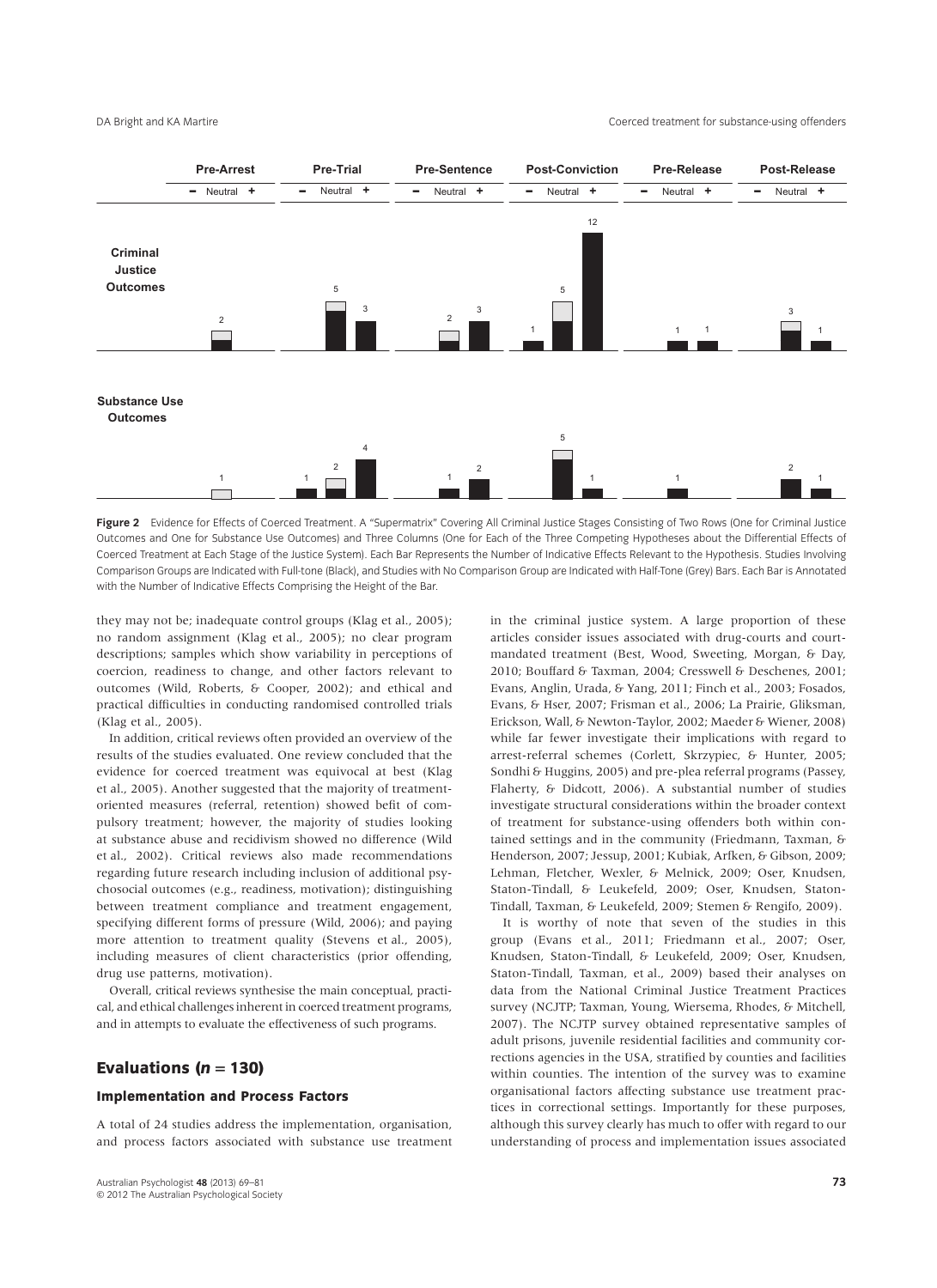with substance use treatment in the criminal justice system, it does not specifically orient itself, or necessarily the findings, to the various stages of the criminal justice system (i.e., from pre-arrest to post-release). Thus, this section of the evaluation literature is somewhat dominated by research results and formulations which may or may not apply across the course of criminal justice involvement.

The five most cited of these articles (Bouffard & Taxman, 2004; Friedmann et al., 2007; Grella et al., 2007; Henderson, Taxman, & Young, 2008; Taxman, Perdoni, & Harrison, 2007) account for more than half of all citations (61.4%) with the number of citations in this group ranging from 8 to 32. Four of these five key articles are authored by Faye Taxman and her colleagues. Three of these are presenting analyses from the NCJTP survey. As a group these five articles touch on one or more of three broad issues in the domain of implementation, organisation, and process: (1) the principles or components of effective substance use interventions within the correctional system; (2) the external, organisational, and program characteristics which impact upon the adherence to quality service provision in adult correctional programs; and (3) the organisational features associated with a greater adherence to quality service provision (aka evidence-based practices [EBPs]). Broad findings in each of these domains are discussed in turn below.

### **The principles or components of effective substance use interventions within the correctional system**

Effective substance use interventions within the correctional system (be they operating in the community or contained environments) were most frequently described as programs utilising standardised risk assessment tools, standardised substance use assessment tools, of a duration greater than 90 days, involving compliance measures to enforce requirements (such as monitoring and drug testing) as well as motivational and reinforcement techniques. Other characteristics of effective interventions included responsivity to risk and need, as well as a clear continuum of care across and out of the criminal justice system (Bouffard & Taxman, 2004; Evans et al., 2011; Friedmann et al., 2007).

### **The external, organisational, and program characteristics which impact upon the adherence to quality service provision in adult correctional programs**

Three levels of factors were associated with adherence to quality treatment provision, or EBP, within the criminal justice context: external factors, internal or organisational factors, and programmatic factors. Indeed, the organisation itself is further broken down into three components: organisational structure, organisational culture, and organisational climate (Evans et al., 2011). However, upon closer inspection, it seems that these distinctions across and within constructs appear to be somewhat fluid depending on the specific formulation chosen by the authors. Across the three articles discussing these issues (Friedmann et al., 2007; Grella et al., 2007; Henderson et al., 2008), this results in overlapping consideration of a factor across various levels. Even so, some common considerations did emerge:

administrator and staff characteristics, and more specifically, accreditation in the form of staff qualifications and training forming part of the organisational or institutional structure were seen as important, as were external regulatory requirements and the endorsed and prescribed practices which form the organisational culture. Other factors raised for consideration included resources and funding as both external and organisational structure factors, network connectedness with regard to the proximity of the service to other services and the strength of inter-organisational relationships, in addition to the attitudes and perceptions of staff and organisational culture in a general sense.

### **The organisational features associated with a greater adherence to quality service provision (aka EBPs)**

The final area of discussion addresses the specific characteristics of offender treatment programs associated with higher degrees of adherence to EBPs. These include organisations which make staff training available, which are led by administrators with a background in human services, who have a high regard for substance use treatment and who are familiar with the relevant empirical literatures. These programs are performance oriented, have close proximity to other services and strong interorganisation relationships.

More broadly, the outcomes of all the literature in this category largely fall in two groups: those identifying implementation and process issues and those specifically addressing factors associated with the provision of EBPs.

#### **Implementation and Process Issues**

Some of the ethical and practical considerations associated with the implementation and operation of substance use treatment within criminal justice contexts included concerns regarding "net widening" at the point of referral (Stemen & Rengifo, 2009); the compatibility of, and difficulties associated with, delivery of treatment within a criminal justice context including considerations of the nature and objectives of treatment (Corlett et al., 2005; Finch et al., 2003; Frisman et al., 2006), monitoring and reporting obligations, and infusion of therapeutic ethos (Hardy, Teruya, Longshore, & Hser, 2005); issues of responsibility, influence, and control (Finch et al., 2003; Hardy et al., 2005); the importance of communication and cooperation across agencies and professions (Frisman et al., 2006; Hardy et al., 2005); careful consideration of eligibility criterion (Frisman et al., 2006; Hardy et al., 2005); as well as the availability of sufficient resources in financial, training, and operational knowledge domains (Hardy et al., 2005; Stemen & Rengifo, 2009).

#### **EBP**

The implementation and success of EBP was shown to be positively affected by numerous organisational, procedural, and structural considerations. These included cooperation and collaboration within and across professions, agencies, and systems (Evans et al., 2011; Oser, Knudsen, Staton-Tindall, & Leukefeld, 2009; Oser, Knudsen, Staton-Tindall, Taxman, et al., 2009);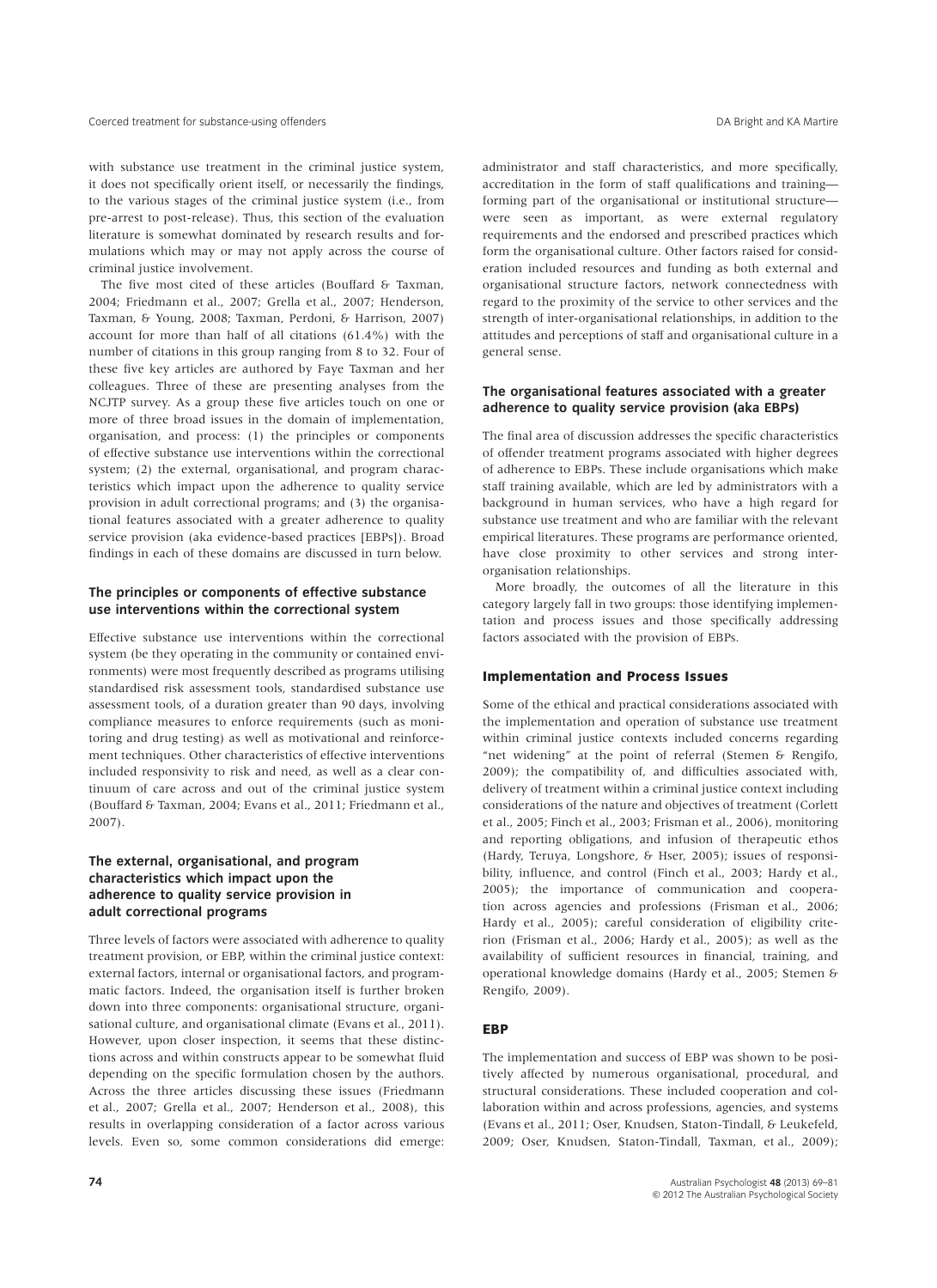actions to encourage and monitor program engagement, progress, and participation (Evans et al., 2011); dedication to quality treatment incorporating a performance orientation, experienced leadership, appreciation for EBP, and the role of substance use treatment, accreditation, and training/financial resources (Evans et al., 2011; Oser, Knudsen, Staton-Tindall, & Leukefeld, 2009); community-based approaches (Evans et al., 2011); and those supported by standardised risk and substance use screening or assessment tools (Oser, Knudsen, Staton-Tindall, Taxman, et al., 2009).

Limitations with regard to the adoption and execution of EBPs included the amount of time dedicated to this type of service provision (Best et al., 2010); the availability of and emphasis on EBPs over and above other approaches (Bouffard & Taxman, 2004; Evans et al., 2011); and failures to match service provision intensity to client needs (also known as responsivity; Fosados et al., 2007; Friedmann et al., 2007).

### **Participation and Retention Factors (***n* = **31)**

Of the 31 articles which examined individual characteristics of participants in coerced treatment programs, just under half (*n* = 13) were focused on drug courts (Brown, 2010; DeMatteo, Marlowe, Festinger, & Arabia, 2009; Duvall, Staton-Tindall, & Leukefeld, 2008; Garrity et al., 2006, 2008; Gray & Saum, 2005; Listwan, Shaffer, & Hartman, 2009; Marlowe, Festinger, Foltz, Lee, & Patapis, 2005; Saum, Scarpitti, & Robbins, 2001; Stoops, Tindall, Mateyoke-Scrivner, & Leukefeld, 2005; Taylor, Patra, & Gliksman, 2009; Weitzel, Nochajski, Coffey, & Farrell, 2007; Wolf, Sowards, & Wolf, 2003). Overall, eight articles examined participant characteristics of those attending coerced treatment (DeMatteo et al., 2009; Elizabeth Evans & Longshore, 2004; Feeney, Connor, Young, Tucker, & McPherson, 2005; Garrity et al., 2006; Lattimore, Broner, Sherman, Frisman, & Shafer, 2003; Stoops et al., 2005; Terplan, Smith, Kozloski, & Pollack, 2010; Weitzel et al., 2007), and three looked at the association between participant characteristics and outcome measures such as substance use and recidivism (Duvall et al., 2008; Garrity et al., 2008; Messina, Burdon, Hagopian, & Prendergast, 2006; Peterson, Lubin, & Van Whitlock, 1998). Fifteen articles examined participant characteristics associated with program retention, engagement, and completion (Anglin et al., 2007; Best, Day, Campbell, Flynn, & Simpson, 2009; Brown, 2010; Butzin, Saum, & Scarpitti, 2002; Eley, Beaton, & McIvor, 2005; Gray & Saum, 2005; Listwan et al., 2009; Marlowe, Festinger, Foltz, et al., 2005; Saum et al., 2001; Schaub et al., 2011; Sung, Belenko, & Feng, 2001; Sung, Belenko, Feng, & Tabachnick, 2004; Taylor et al., 2009; Wolf et al., 2003; Zanis, Coviello, Lloyd, & Nazar, 2009). Three articles examined the relationship between coercion and treatment retention (Gregoire & Burke, 2004; Perron & Bright, 2008; Polcin & Beattie, 2007).

We turn first to those articles which examined characteristics of individuals who participated in coerced treatment programs. Compared with other (non-mandated) treatment clients, mandated clients included fewer women, were older, more likely to use methamphetamine, and had been using drugs for longer periods (Evans, Li, & Hser, 2009); a quarter to a half of 108 participants in a drug court were assessed as requiring follow-up by mental health services (Weitzel et al., 2007).

A total of three studies related individual characteristics to treatment outcomes (i.e., recidivism, substance use, employment). One study found that greater persistence in faith/religion was associated with a decrease in substance use frequency at 24 months and a marginal association with criminal behaviour at 24 months (Duvall et al., 2008). In another study, greater baseline subjective stress significantly associated with employment, substance use, criminal justice, and health outcomes at 1-year follow-up (drug court; Garrity et al., 2008). Messina et al. (2006) found that psychological impairment was the strongest predictor of recidivism for participants in a custodybased therapeutic community.

A number of factors were found to be related to retention and completion of treatment. Higher scores on criminal thinking styles were associated with poor engagement in treatment (Best et al., 2009). Unemployment, lower educational attainment, and cocaine use were associated with failure to complete treatment (Brown, 2010), while use of heroin, crack, and multiple drugs, psychiatric problems in previous month, lifetime depression were all negatively associated with treatment retention (Schaub et al., 2011). Clients in their physical prime, those with poorer social supports, and those lacking internal desire for change were especially likely to violate treatment program rules (Sung et al., 2004); and treatment success was predicted by employment, race, education, and frequency of drug use (Butzin et al., 2002). Lang and Belenko (2000) also found that completers had more social conformity and close friends than non-completers. Coercion (compared with non-coerced treatment) was associated with greater readiness to change (Gregoire & Burke, 2004), and reduced dropout from treatment (Evans et al., 2009). Although pressure to enter treatment from professionals and institutions was associated with lower motivation for treatment, pressure from relationships (family, friends) was not related to motivation for treatment (Polcin & Beattie, 2007).

### **Cost-Effectiveness Studies (***n* = **3)**

Only three studies described economic analyses of drug courts: two were cost-effectiveness analyses (Cowell, Broner, & Dupont, 2004; Daley et al., 2004) and one utilised a methodology called transactional costs analysis (Byrne, Schauffler, Lightman, Finigan, & Carey, 2004). One study which evaluated the cost-effectiveness of diversion programs found that results varied, possibly due to the heterogeneity of structure and implementation across sites (Cowell et al., 2004). The second costeffectiveness study looked at prison-based substance abuse programs and found that such programs produced benefits (flowing from reduced recidivism) of between 1.8 and 5.7 times the cost of implementation (Daley et al., 2004). The transactional cost analysis of drug courts concluded that the program saves taxpayers significant money over time, and that corrections budgets avoid substantial costs due to lower recidivism among drug court participants.

The dearth of cost-effectiveness or other types of economic analysis, especially as a proportion of the total number of studies conducted on coerced treatment suggests that this is a particularly fertile area for future research. Policy-makers responsible for spending taxpayers' dollars often require information not only that a program is effective (e.g., reduces recidivism), but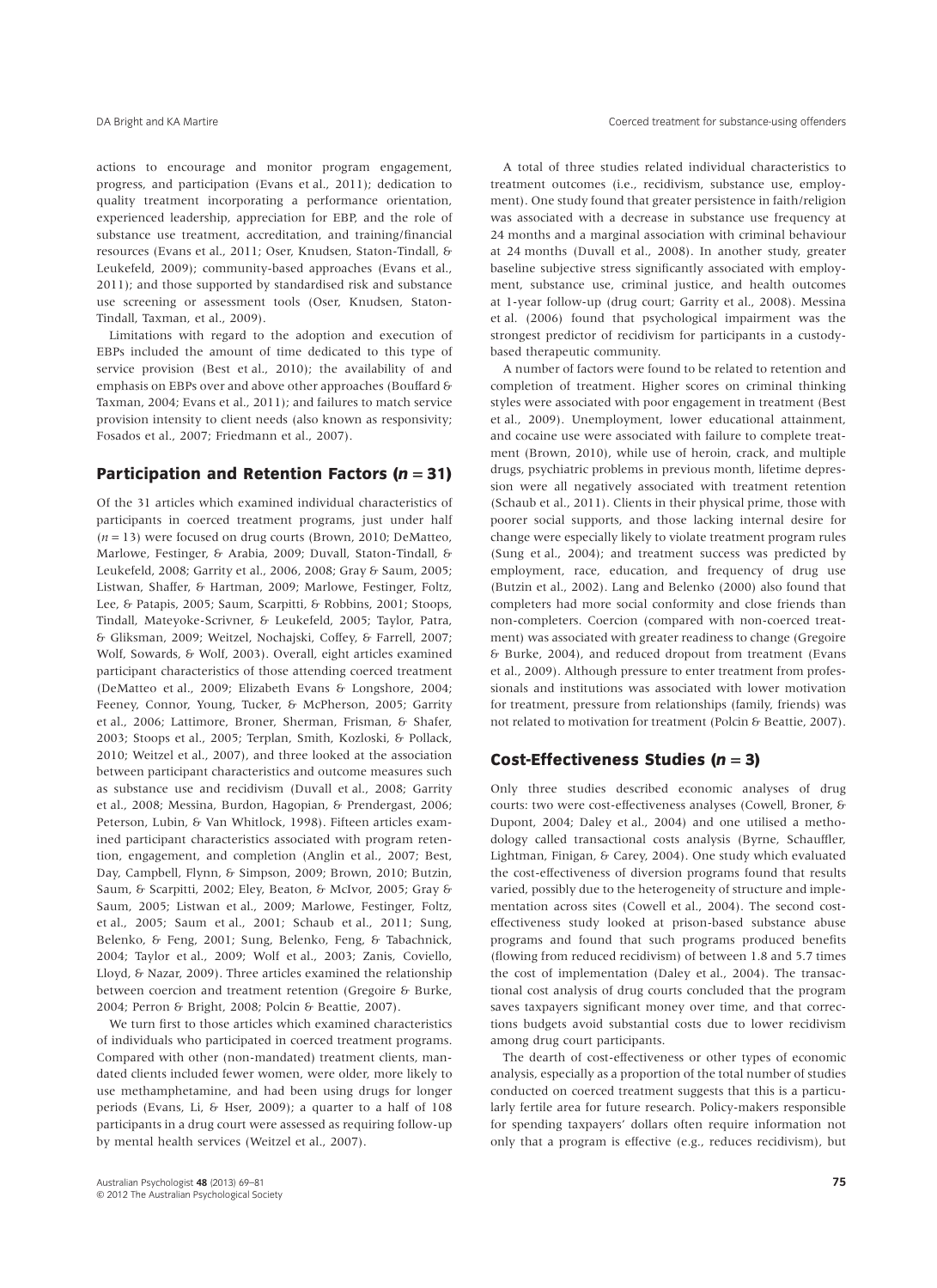also that it makes improvements in a cost-effective way (e.g., the costs of the program absorbed by cost savings produced by the program).

### **Program Delivery Factors (***n* = **14)**

Fourteen articles examined program delivery factors with the aim of determining ways to enhance the effectiveness of coerced treatment programs, or to isolate treatment factors which were most critical to treatment success (Czuchry & Dansereau, 1999, 2003; Festinger et al., 2002; Gray, 2001; Hall, Prendergast, Roll, & Warda, 2009; Inciardi, Martin, Butzin, Hooper, & Harrison, 1997; Koob, Brocato, & Kleinpeter, 2011; LaChance, Bryan, & Hutchison, 2005; Leukefeld et al., 2004; Marlowe et al., 2009; Marlowe, Festinger, Dugosh, & Lee, 2005; Pitre, Dansereau, Newbern, & Simpson, 1998; Prendergast, Hall, Roll, & Warda, 2008; Sia, Dansereau, & Czuchry, 2000).

Two articles provided descriptive accounts (but no evaluation) of a group-based motivational program (LaChance et al., 2005), and a strengths-based approach with a focus on self-efficacy, hope, and self-esteem (Gray, 2001). One article found that readiness programs can result in greater engagement in treatment and satisfaction with counsellors (Sia et al., 2000). Five articles examined different modes of treatment or counselling (Czuchry & Dansereau, 1999, 2003; Gray, 2001; LaChance et al., 2005; Marlowe et al., 2009; Pitre et al., 1998). Node-link mapping, a counselling approach using visual representations of critical concepts, was associated with more favourable perceptions of counsellors and fellow participants (Czuchry & Dansereau, 1999), and with superior progress toward treatment goals and greater treatment engagement (Pitre et al., 1998) compared with regular counselling. Increased treatment effectiveness was reported for treatment enhanced with a cognitive skills module (Czuchry & Dansereau, 2003). Treatment which varied the intensity of treatment according to clinical presentation and treatment progress were associated with higher graduation rates and reduced time in treatment (Marlowe et al., 2009).

Three articles described complementary employment and residential rehabilitation interventions: one described a job readiness and life skills training program (Leukefeld et al., 2004), and another found that participants who received work release plus aftercare interventions had lower rates of substance use and recidivism compared with standard in-prison interventions only (Inciardi et al., 1997). There was some evidence that adding residential rehabilitation to drug court programs increased retention and completion rates (Koob et al., 2011).

Two articles examined different "dosages" of judicial status hearings in drug court interventions. High-risk participants assigned to more frequent status hearings showed superior treatment effects during treatment, but these gains were mostly evident post-treatment (Marlowe, Festinger, Dugosh, et al., 2005). Participants who met DSM-IV criteria for antisocial personality disorder and those who had a history of substance abuse treatment achieved more weeks of abstinence when they were assigned to more frequent hearings. Conversely, participants who did not meet criteria for antisocial personality disorder achieved more weeks of abstinence when assigned to less frequent hearings.

Finally, two articles examined the impact of implanting a voucher system in coerced treatment programs (Hall et al., 2009; Prendergast et al., 2008). Voucher-based reinforcement of abstinence and positive treatment behaviours did not significantly improve retention or substance use.

### **Efficacy Outcomes (***n* = **39)**

#### **Pre-Arrest Stage**

Just three effects from two studies have been reported for drug and alcohol interventions located at the pre-arrest stage of the criminal justice system (Crossen-White & Galvin, 2002; Frisman et al., 2006). Only one of these investigations compared diverted and non-diverted samples revealing no significant differences between groups on reoffending measures (Frisman et al., 2006). Despite conclusions that the "intervention had had a positive impact on both drug misuse and offending," in the absence of a control group, it is not valid to draw these conclusions despite trends toward positive outcomes (Crossen-White & Galvin, 2002). Overall then, evidence relating to the impact of pre-arrest referral schemes on criminal justice and substance use outcomes is very limited and far from compelling. Further research is required at this stage of the criminal justice system.

#### **Pre-Trial Stage**

Eleven articles examined the impact of pre-trial substance use treatment programs (Broner, Nguyen, Swern, & Goldfinger, 2003; Frisman et al., 2006; Hall et al., 2009; Heale & Lang, 2001; Larney & Martire, 2010; Martire & Larney, 2011; Reilly, Scantleton, & Didcott, 2002; Shafer, Arthur, & Franczak, 2004; Walker, Cole, & Logan, 2008), reporting 15 outcome effects. All but two of these effects (Broner et al., 2003; Reilly et al., 2002) resulted from a comparison between groups. Although in some cases the comparison was made only between treatment completers and treatment dropouts (Larney & Martire, 2010; Martire & Larney, 2011) rather than diverted and non-diverted participants (randomly allocated or otherwise). Of the six effects relating to the impact of pre-trial diversion on reoffence-related measures (and derived from a comparison of groups), 57% were consistent with no significant effect of the intervention (Frisman et al., 2006; Heale & Lang, 2001; Martire & Larney, 2011; Shafer et al., 2004), while the remaining 43% provided a positive impact in terms of criminal justice outcomes (Frisman et al., 2006; Larney & Martire, 2010). The outcomes on substance use measures are somewhat more compelling, with two thirds of the six comparative results showing a positive difference between groups on substance use outcomes (Hall et al., 2009; Martire & Larney, 2011; Shafer et al., 2004; Walker et al., 2008), and one study each providing evidence of no difference (Frisman et al., 2006), or a negative impact of diversion on substance use [for those referees charged with driving under the influence (DUI); Walker et al., 2008]. Overall then, there is some support for pre-trial interventions for both substance use and recidivism; however, this evidence is tempered by a commensurate literature indicating null, or in one case negative, effects.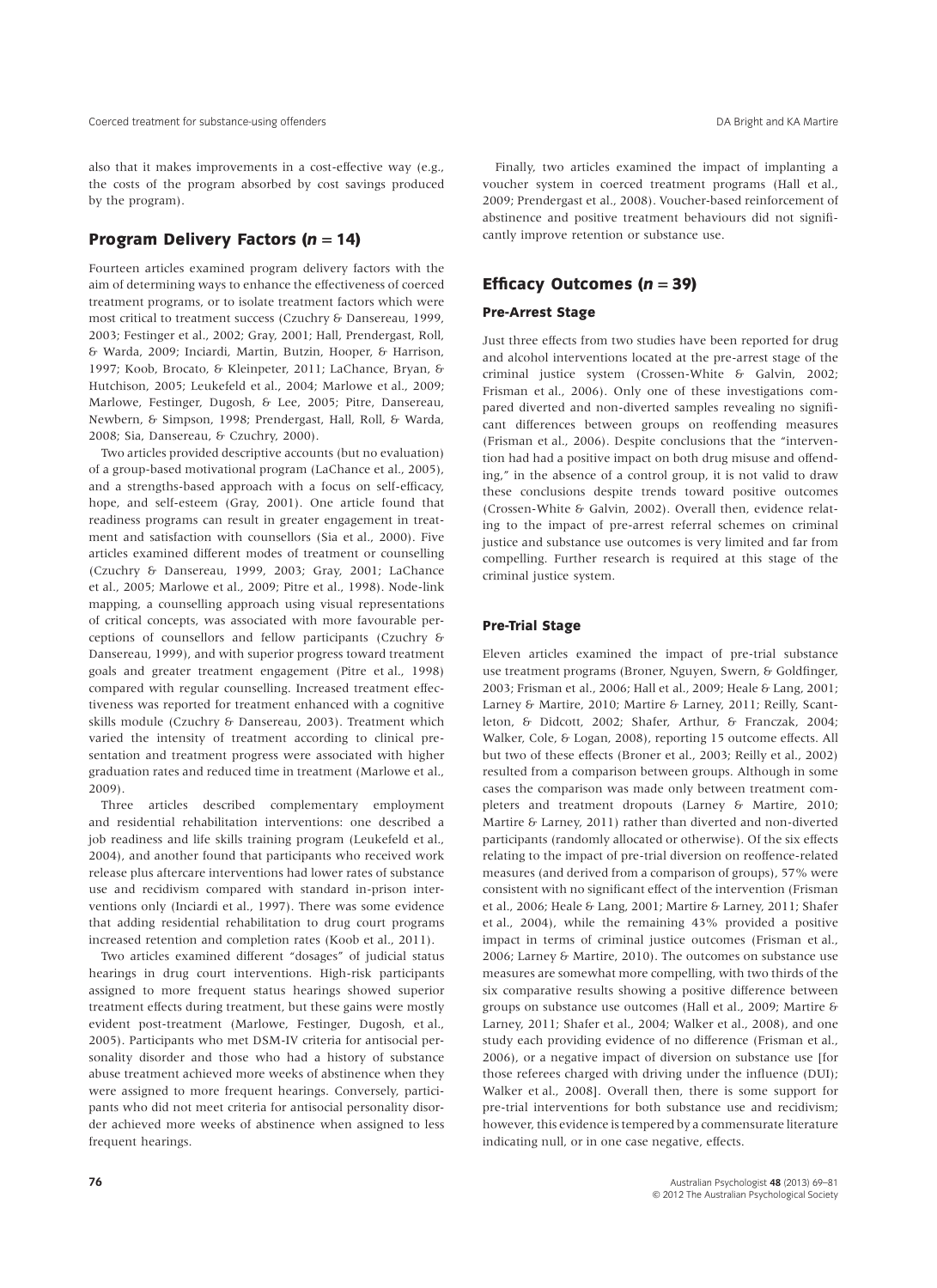#### **Pre-Sentence Stage**

Five articles examine the impact of pre-sentence diversions to substance use treatment (Broner, Lattimore, Cowell, & Schlenger, 2004; Broner, Mayrl, & Landsberg, 2005; Fielding, Tye, Ogawa, Imam, & Long, 2002; Powell, Christie, Bankart, Bamber, & Unell, 2011; Schaub et al., 2010), giving rise to eight relevant effects. All but one of these studies incorporated a comparison group of some kind (Powell et al., 2011). The majority of the evidence supported a positive impact of pre-sentence diversion on criminal justice (60%; Broner et al., 2005; Fielding et al., 2002; Schaub et al., 2010) and substance use outcomes (67%; Broner et al., 2005; Schaub et al., 2010). Two null effects were also observed (Broner et al., 2004). Although the empirical evidence is substantially limited at this time, it appears to indicate a trend towards positive outcomes for diversion at this stage of the criminal justice system.

#### **Post-Conviction Stage**

A total of 19 articles assess the influence of post-conviction diversion, generally in the form of drug-courts (Bouffard, Richardson, & Franklin, 2010; Brecht, Anglin, & Dylan, 2005; Chun et al., 2007; De Wree, De Ruyver, & Pauwels, 2009; Evans et al., 2009; Evans, Longshore, Prendergast, & Urada, 2006; Gottfredson & Exum, 2002; Gottfredson, Najaka, & Kearley, 2003; Gottfredson, Najaka, Kearley, & Rocha, 2006; Heck, Roussell, & Culhane, 2009; Hiller, Knight, Devereux, & Hathcoat, 1996; Hoff, Rosenheck, Baranosky, Buchanan, & Zonana, 1999; McSweeney, Stevens, Hunt, & Turnbull, 2007; Schaub et al., 2010; Shafer et al., 2004; Shaffer, Hartman, & Listwan, 2009; Spohn, Piper, Martin, & Frenzel, 2001; Warner & Kramer, 2009; Wolfe, Guydish, & Termondt, 2002). These analyses resulted in 24 effects, three of which make no reference to a comparison group (Bouffard et al., 2010; De Wree et al., 2009; Heck et al., 2009). A clear majority (75%) of the results documented in this section of the literature provide evidence of a positive effect of court-mandated treatment on criminal justice outcomes when compared with either program dropouts or non-mandated controls (Bouffard et al., 2010; Evans et al., 2009; Evans et al., 2006; Gottfredson & Exum, 2002; Gottfredson et al., 2003, 2006; Hiller et al., 1996; Hoff et al., 1999; Shaffer et al., 2009; Spohn et al., 2001; Warner & Kramer, 2009; Wolfe et al., 2002). This positive effect is counterbalanced by three null effects (McSweeney et al., 2007; Schaub et al., 2010; Shafer et al., 2004) and one negative effect (again for DUI offenders; Bouffard & Taxman, 2004). It is of note, however, that it is unclear whether a statistical analysis was conducted by Evans et al. (2009) to ascertain if there was a significantly lower reoffending rate in the treatment group.

Evidence relating to substance use outcomes in mandated treatment is more limited than that of the criminal justice outcomes above, and is less encouraging. Most (80%) reported no significant difference between intervention and comparison groups (Anglin et al., 2007; Chun et al., 2007; McSweeney et al., 2007; Schaub et al., 2010), with the addition of just one positive effect (Shafer et al., 2004). Considered together, the evidence relating to drug-court style interventions points clearly towards gains in the criminal justice domain; however, there is

little compelling evidence of a benefit for participants with regard to substance use.

#### **Pre-Release Stage**

Our search terms reveal only two articles considering the impacts of custody-based treatments for substance use (Hiller, Knight, & Simpson, 1999; Schaub et al., 2010). The evidence from these analyses is generally consistent with no effect of prison-based interventions on criminal justice and substance use outcome measures, although there is a trend toward benefits in the criminal justice domain (Hiller et al., 1999).

#### **Post-Release Stage**

Four articles considered community-based post-release treatment of the kind that may occur as a part of parole conditions or, in the absence of a custodial episode, as a component of sentencing (Anglin et al., 2007; Benedict, Huff-Corzine, & Corzine, 1998; Evans et al., 2009; Johnson, Friedmann, Green, Harrington, & Taxman, 2011). These studies provided limited evidence of positive effects in criminal justice and substance use domains (Evans et al., 2009). It is important to note, however, that these positive results emerged from follow-ups conducted at 1 year and were counterbalanced in the same study by null effects in both domains as observed at 5-year follow-up. Null effects were also observed for criminal justice (Johnson et al., 2011) and substance use outcomes (Anglin et al., 2007; Johnson et al., 2011), while data considered to "support proposition that drug treatment reduces further criminal behaviour" was limited by the failure to include a comparison group (Benedict et al., 1998). The totality of the evidence pertaining to this stage of the criminal justice system is thus indicative of benefits, but is far from convincing in this regard.

### **Limitations**

This article provides a detailed overview of the broad literature relating to legally coerced treatment for substance use. The representativeness and completeness of the review is, however, limited by approach. Specifically, we opted to search databases of peer-reviewed literature using a series of predefined search terms. This means that any relevant results reported in "grey" literature have not been examined, it also appears to have resulted in the under-sampling of studies relating to prisonbased substance use treatment. While this is a weakness in that relevant and potentially high-quality studies may have been excluded from our review (for an indicative example, see Lulham, 2009), it can also be considered strength of our approach. By focusing only on peer-reviewed publications we are able to conclude that the results from literature we have reviewed provide a robust and reliable foundation for discussions of coerced treatment.

Moreover, given the breadth of the review undertaken here, we have not been able to provide a detailed examination of the methodological quality of either the efficacy studies included in our hypothesis-testing approach or the remaining categories of evaluation studies. Previous analyses of the methodological rigour applied in this area have indicated that there is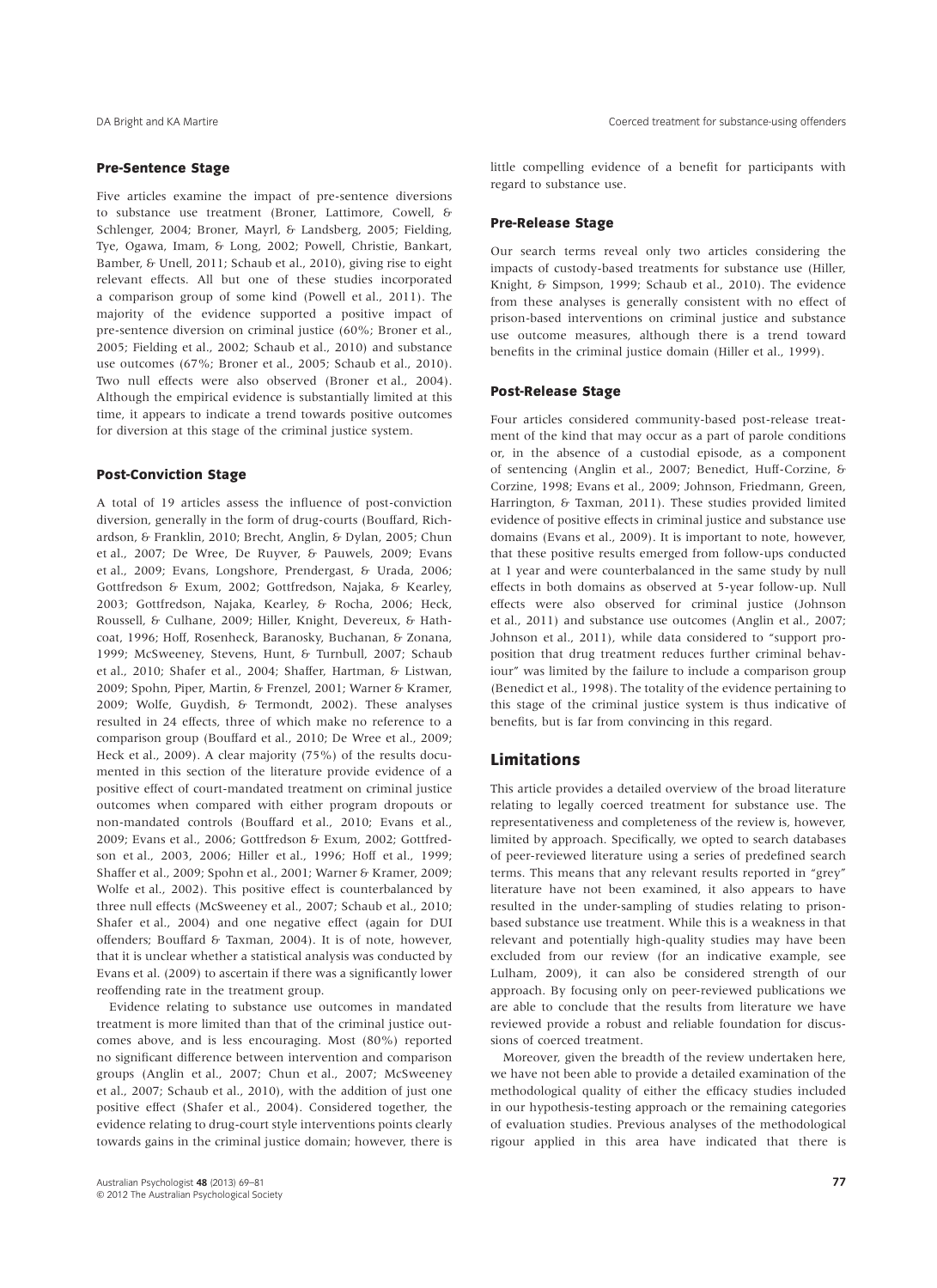Coerced treatment for substance-using offenders **DA Bright and KA Martire** DA Bright and KA Martire

considerable scope for improvement (Harvey et al., 2007). Thus, detailed consideration of the current status of the literature, building upon the harvest plot approach (as in Thomas et al., 2008), including and beyond efficacy studies, would certainly be of value in the future.

As previous critical reviews of the field have articulated (Klag et al., 2005; Wild, 1999), consistency across scholarly work in this area is hindered by the lack of a clear and accepted definition of coerced treatment. For this article, we chose to take a broad definition of coerced treatment, and include all substance use treatment programs in which pressure to attend is exerted by actors or processes within the justice system. We therefore included prison-based programs and programs provided on parole. The results and conclusions we reach are coloured by our definition of coerced treatment. A somewhat different set of results and divergent conclusions may have been reached had we elected to use a different definition of coerced treatment.

### **Future Research**

There are a number of avenues for future research into the efficacy of mandatory treatment for substance use and offending. Where possible, matched comparison groups should be utilised in future evaluation studies. This may be facilitated by considerations of research design at the implementation stage of new programs so that suitable comparison groups can be established before treatment programs commence. Future research on efficacy should also collect data on both substance use and recidivism pre- and post-intervention to ensure that the primary goals of such programs are evaluated. More economic analyses of mandatory treatment programs are required (e.g., costeffectiveness studies). Policy-makers usually want to know not only that programs work, but that they work in a cost-effective manner. The majority of research has focused on programs at the post-conviction phase of the criminal justice system (i.e., drug courts), with some neglect of program evaluation at other stages. Therefore, more research is required on programs situated at the pre-arrest, pre-trial, and pre-sentence stages. Finally, we note that of the 39 efficacy studies we located, only three evaluated Australian programs (all were pre-trial programs). Australian researchers should publish their results in peerreviewed journals to ensure such research permeates the academic literature.

### **Conclusions**

The use of coerced treatment entails an obligation to provide evidence of its effectiveness. Unfortunately, the field falls short of accumulating a coherent set of methodologically robust studies attesting to the efficacy of coerced treatment programs. The current review illustrates that there remain significant gaps in the research literature around not only the efficacy of coerced treatment programs, but also program features, factors related to participation and retention, and the cost-effectiveness of such programs. Efficacy studies are clustered around some parts of the criminal justice system (e.g., drug courts) but are neglected in others, and in some countries (e.g., Australia), evaluation studies of coerced treatment programs are rarely published in the peer-reviewed literature.

There is an important role for forensic psychologists to play in this research environment. Forensic psychologists have the requisite skills and content knowledge to plan and conduct methodologically robust research which can meet the challenges posed by coerced treatment programs for substanceusing offenders.

### **Note**

1. Please note that individual articles may be represented across multiple stages of the criminal justice system and against more than one type of outcome variable. Thus, the number of articles classified in these categories will not be equal to the total number of efficacy evaluations.

## **References**

- Anglin, M. D., Urada, D., Brecht, M. L., Hawken, A., Rawson, R., & Longshore, D. (2007). Criminal justice treatment admissions for methamphetamine use in California: A focus on Proposition 36. *Journal of Psychoactive Drugs*, *39*, 367–381.
- Benedict, W. R., Huff-Corzine, L., & Corzine, J. (1998). "Clean up and go straight": Effects of drug treatment on recidivism among felony probationers. *American Journal of Criminal Justice*, *22*(2), 169–187.
- Best, D., Day, E., Campbell, A., Flynn, P. M., & Simpson, D. D. (2009). Relationship between drug treatment engagement and criminal thinking style among drug-using offenders. *European Addiction Research*, *15*(2), 71–77.
- Best, D., Wood, K., Sweeting, R., Morgan, B., & Day, E. (2010). Fitting a quart into a black box: Keyworking in quasi-coercive drug treatment in England. *Drugs-Education Prevention and Policy*, *17*(4), 370–387.
- Bouffard, J. A., Richardson, K. A., & Franklin, T. (2010). Drug courts for DWI offenders? The effectiveness of two hybrid drug courts on DWI offenders. *Journal of Criminal Justice*, *38*(1), 25–33.
- Bouffard, J. A., & Taxman, F. (2004). Looking inside the "black box" of drug court treatment services using direct observations. *Journal of Drug Issues*, *34*(1), 195–218.
- Brecht, M. L., Anglin, M. D., & Dylan, M. (2005). Coerced treatment for methamphetamine abuse: Differential patient characteristics and outcomes. *American Journal of Drug and Alcohol Abuse*, *31*(2), 337–356.
- Broner, N., Lattimore, P. K., Cowell, A. J., & Schlenger, W. E. (2004). Effects of diversion on adults with co-occurring mental illness and substance use: Outcomes from a national multi-site study. *Behavioral Sciences & the Law*, *22*(4), 519–541.
- Broner, N., Mayrl, D. W., & Landsberg, G. (2005). Outcomes of mandated and nonmandated New York city jail diversion for offenders with alcohol, drug, and mental disorders. *The Prison Journal*, *85*(1), 18–49.
- Broner, N., Nguyen, H., Swern, A., & Goldfinger, S. (2003). Adapting a substance abuse court diversion model for felony offenders with co-occurring disorders: Initial implementation. *Psychiatric Quarterly*, *74*(4), 361–385.
- Brown, R. (2010). Associations with substance abuse treatment completion among drug court participants. *Substance Use & Misuse*, *45*(12), 1874–1891.
- Butzin, C. A., Saum, C. A., & Scarpitti, F. R. (2002). Factors associated with completion of a drug treatment court diversion program. [Research Support, U.S. Gov't, P.H.S.]. *Substance Use & Misuse*, *37*(12–13), 1615–1633.
- Byrne, F., Schauffler, R., Lightman, L., Finigan, M., & Carey, S. (2004). California drug courts: A methodology for determining costs and avoided costs. *Journal of Psychoactive Drugs*, *2*, 147–156.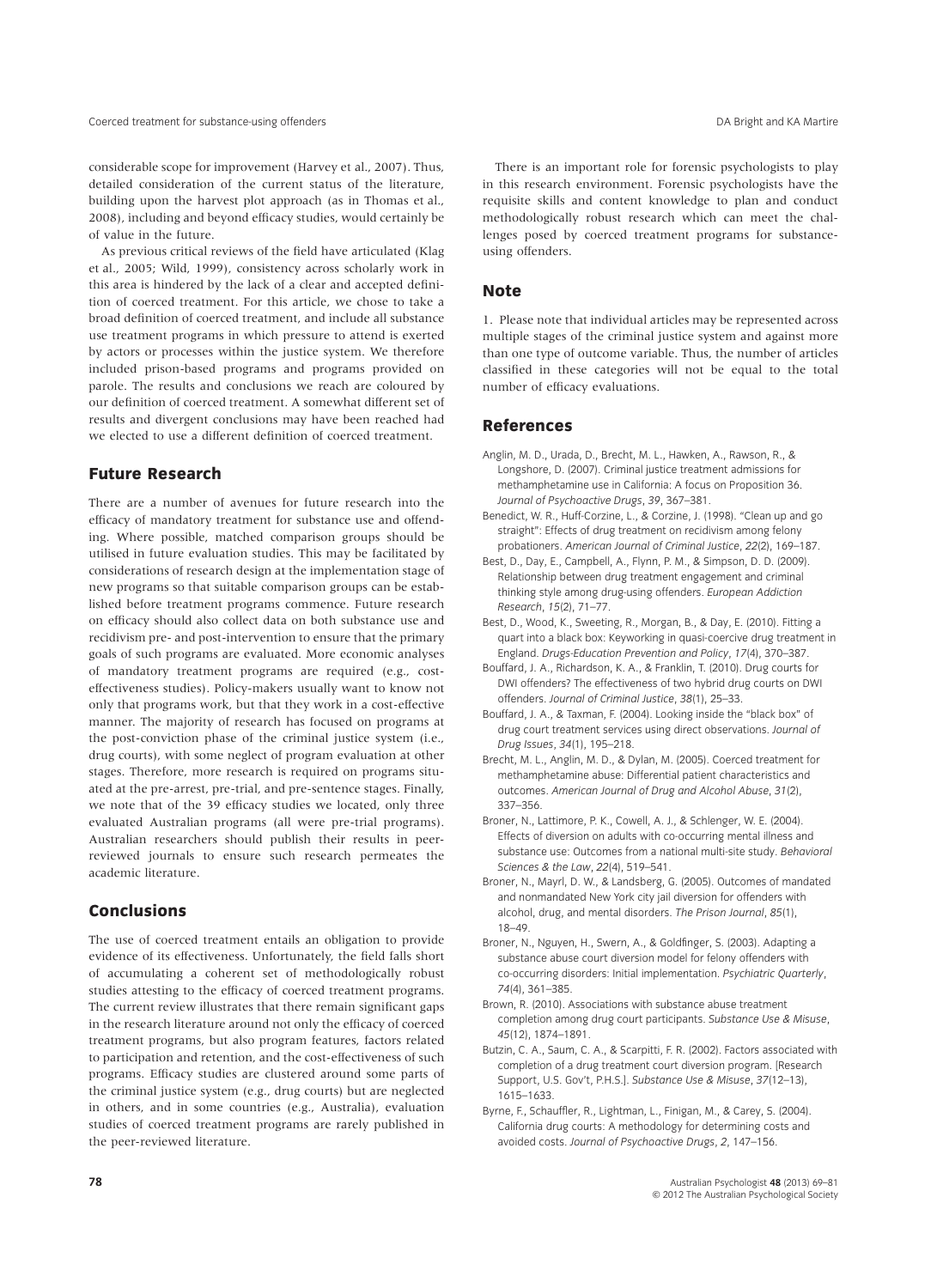Chun, J., Guydish, J. R., Sorensen, J. L., Haug, N. A., Andrews, S., & Nelson, L. (2007). Outcomes in a sample of opioid-dependent clients treated under California's Proposition 36. *Journal of Drug Issues*, *37*(3), 699–716.

Corlett, E., Skrzypiec, G., & Hunter, N. (2005). *Offending profiles of SA Drug Court Pilot Program "completers" (evaluation findings)*. Adelaide, SA: Office of Crime Statistics and Research.

Cowell, A. J., Broner, N., & Dupont, R. (2004). The cost-effectiveness of criminal justice diversion programs for people with serious mental illness co-occurring with substance abuse: Four case studies. *Journal of Contemporary Criminal Justice*, *20*(3), 292–315.

Cresswell, L. S., & Deschenes, E. P. (2001). Minority and non-minority perceptions of drug court program severity and effectiveness. *Journal of Drug Issues*, *31*(1), 259–292.

Crossen-White, H., & Galvin, K. (2002). A follow-up study of drug misusers who received an intervention from a local arrest referral scheme. *Health Policy*, *61*(2), 153–171.

Czuchry, M., & Dansereau, D. F. (1999). Node-link mapping and psychological problems—Perceptions of a residential drug abuse treatment program for probationers. *Journal of Substance Abuse Treatment*, *17*(4), 321–329.

Czuchry, M., & Dansereau, D. F. (2003). Cognitive skills training: Impact on drug abuse counseling and readiness for treatment. *American Journal of Drug and Alcohol Abuse*, *29*(1), 1–18.

Daley, M., Love, C. T., Shepard, D. S., Petersen, C. B., White, K. L., & Hall, F. B. (2004). Cost-effectiveness of Connecticut's in-prison substance abuse treatment. *Journal of Offender Rehabilitation*, *39*(3), 69–92.

De Wree, E., De Ruyver, B., & Pauwels, L. (2009). Criminal justice responses to drug offences: Recidivism following the application of alternative sanctions in Belgium. *Drugs: Education, Prevention & Policy*, *16*(6), 550–560.

DeMatteo, D., Marlowe, D. B., Festinger, D. S., & Arabia, P. L. (2009). Outcome trajectories in drug court: Do all participants have serious drug problems? *Criminal Justice and Behavior*, *36*(4), 354–368.

Duvall, J. L., Staton-Tindall, M., & Leukefeld, C. (2008). Persistence in turning to faith as a predictor of drug use and criminality among drug court clients. *Journal of Drug Issues*, *38*(3), 911–928.

Eley, S., Beaton, K., & McIvor, G. (2005). Co-operation in drug treatment services: Views of offenders on court orders in Scotland. *Howard Journal of Criminal Justice*, *44*(4), 400–410.

Evans, E., Anglin, M. D., Urada, D., & Yang, J. (2011). Promising practices for delivery of court-supervised substance abuse treatment: Perspectives from six high-performing California counties operating Proposition 36. *Evaluation & Program Planning*, *34*(2), 124–134.

Evans, E., Li, L., & Hser, Y. I. (2009). Client and program factors associated with dropout from court mandated drug treatment. *Evaluation and Program Planning*, *32*(3), 204–212.

Evans, E., & Longshore, D. (2004). Evaluation of the Substance Abuse and Crime Prevention Act: Treatment clients and program types during the first year of implementation. *Journal of Psychoactive Drugs, SARC Suppl*, *2*, 165–174.

Evans, E., Longshore, D., Prendergast, M., & Urada, D. (2006). Evaluation of the Substance Abuse and Crime Prevention Act: Client characteristics, treatment completion and re-offending three years after implementation. *Journal of Psychoactive Drugs*, Nov, (Suppl. 3), 357–367.

Feeney, G. F. X., Connor, J. P., Young, R. M., Tucker, Y. J., & McPherson, A. (2005). Cannabis dependence and mental health perception amongst people diverted by police after arrest for cannabis-related offending behaviour in Australia. *Criminal Behaviour and Mental Health*, *15*(4), 249–260.

Festinger, D. S., Marlowe, D. B., Lee, P. A., Kirby, K. C., Bovasso, G., & McLellan, A. T. (2002). Status hearings in drug court: When more

is less and less is more. *Drug & Alcohol Dependence*, *68*(2), 151–157.

Fielding, J. E., Tye, G., Ogawa, P. L., Imam, I. J., & Long, A. M. (2002). Los Angeles County drug court programs: Initial results. *Journal of Substance Abuse Treatment*, *23*(3), 217–224.

Finch, E., Brotchie, J., Williams, K., Ruben, S., Felix, L., & Strang, J. (2003). Sentenced to treatment: Early experience of drug treatment and testing orders in England. *European Addiction Research*, *9*(3), 131–137.

Fosados, R., Evans, E., & Hser, Y. I. (2007). Ethnic differences in utilization of drug treatment services and outcomes among proposition 36 offenders in California. *Journal of Substance Abuse Treatment*, *33*(4), 391–399.

Friedmann, P. D., Taxman, F. S., & Henderson, C. E. (2007). Evidence-based treatment practices for drug-involved adults in the criminal justice system. *Journal of Substance Abuse Treatment*, *32*(3), 267–277.

Frisman, L. K., Lin, H. J., Sturges, G. E., Levinson, M., Baranoski, M. V., & Pollard, J. M. (2006). Outcomes of court-based jail diversion programs for people with co-occurring disorders. *Journal of Dual Diagnosis*, *2*(2), 5–26.

Garrity, T. F., Prewitt, S. H., Joosen, M., Tindall, M. S., Webster, J. M., Hiller, M. L., & Leukefeld, C. G. (2006). Correlates of subjective stress among drug court clients. *International Journal of Offender Therapy and Comparative Criminology*, *50*(3), 269–279.

Garrity, T. F., Prewitt, S. H., Joosen, M., Tindall, M. S., Webster, J. M., & Leukefeld, C. G. (2008). Baseline subjective stress predicts 1-year outcomes among drug court clients. *International Journal of Offender Therapy and Comparative Criminology*, *52*(3), 346–357.

Gottfredson, D. C., & Exum, M. L. (2002). The Baltimore city drug treatment court: One-year results from a randomized study. *Journal of Research in Crime and Delinquency*, *39*(3), 337–356.

Gottfredson, D. C., Najaka, S. S., & Kearley, B. (2003). Effectivenss of drug treatment courts: Evidence from a randomsied trial. *Criminology & Public Policy*, *2*(2), 171–196.

Gottfredson, D. C., Najaka, S. S., Kearley, B. W., & Rocha, C. M. (2006). Long-term effects of participation in the Baltimore City drug treatment court: Results from an experimental study. *Journal of Experimental Criminology*, *2*(1), 67–98.

Gray, A. R., & Saum, C. A. (2005). Mental health, gender, and drug court completion. *American Journal of Criminal Justice*, *30*(1), 55–69.

Gray, R. M. (2001). Addictions and the self: A self-enhancement model for drug treatment in the criminal justice system. *Journal of Social Work Practice in the Addictions*, *1*(2), 75–91.

Gregoire, T. K., & Burke, A. C. (2004). The relationship of legal coercion to readiness to change among adults with alcohol and other drug problems. [Research Support, Non-U.S. Gov't]. *Journal of Substance Abuse Treatment*, *26*(1), 337–343.

Grella, C. E., Greenwell, L., Prendergast, M., Farabee, D., Hall, E., Cartier, J., & Burdon, W. (2007). Organizational characteristics of drug abuse treatment programs for offenders. *Journal of Substance Abuse Treatment*, *32*(3), 291–300.

Hall, E. A., Prendergast, M. L., Roll, J. M., & Warda, U. (2009). Reinforcing abstinence and treatment participation among offenders in a drug diversion program. *Criminal Justice and Behavior*, *36*(9), 935–953.

Hardy, M., Teruya, C., Longshore, D., & Hser, Y.-I. (2005). Initial implementation of California's Substance Abuse and Crime Prevention Act: Findings from focus groups in ten counties. *Evaluation and Program Planning*, *28*(2), 221–232.

Harvey, E., Shakeshaft, A., Hetherington, K., Sannibale, C., & Mattick, R. P. (2007). The efficacy of diversion and aftercare strategies for adult drug-involved offenders: A summary and methodological review of the outcome literature. *Drug and Alcohol Review*, *26*(4), 379–387.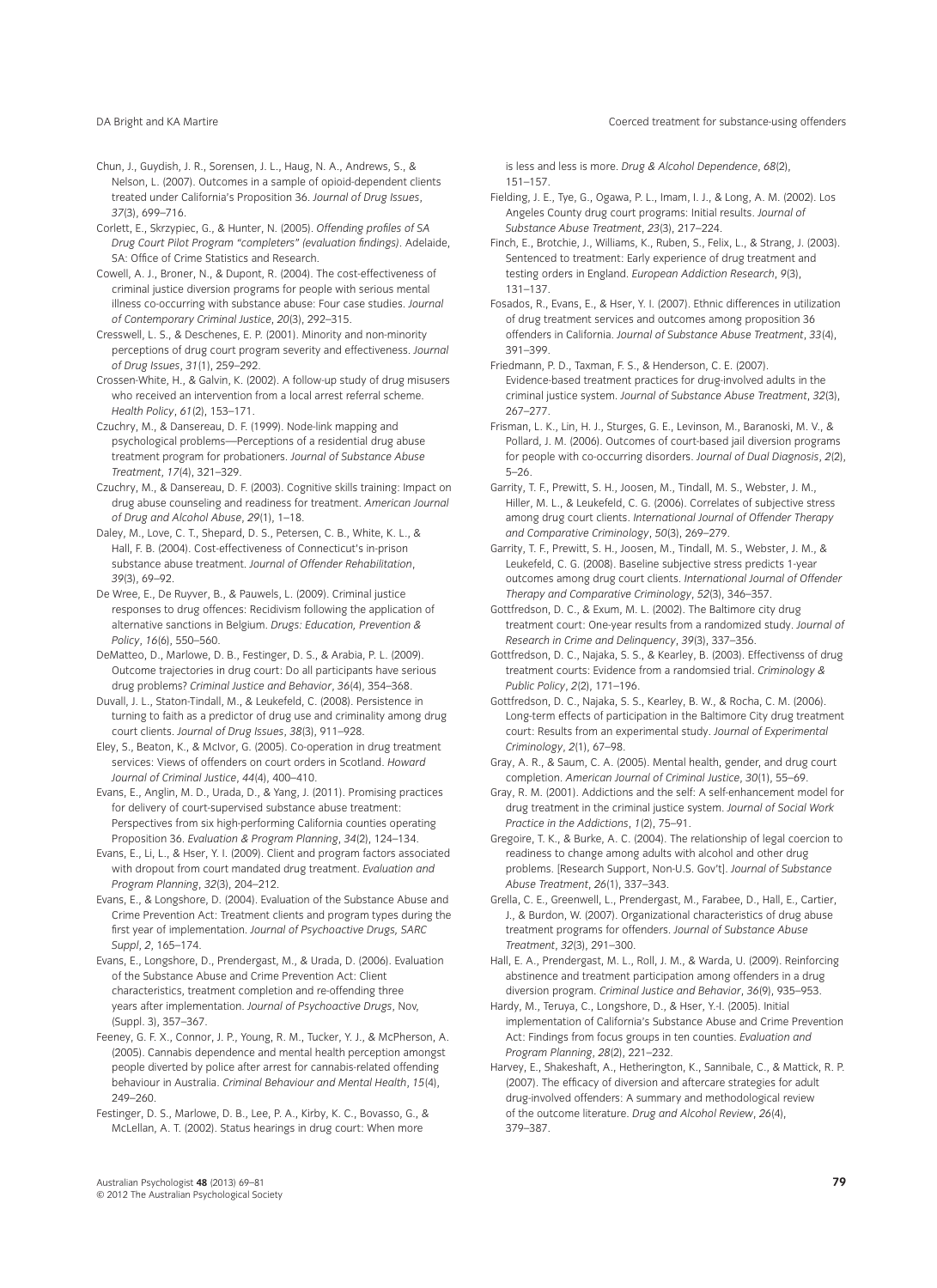Coerced treatment for substance-using offenders **DA Bright and KA Martire** DA Bright and KA Martire

Heale, P., & Lang, E. (2001). A process evaluation of the CREDIT (court referral and evaluation for drug intervention and treatment) pilot programme. *Drug and Alcohol Review*, *20*(2), 223–230.

Heck, C., Roussell, A., & Culhane, S. E. (2009). Assessing the effects of the drug court intervention on offender criminal trajectories: A research note. *Criminal Justice Policy Review*, *20*(2), 236–246.

Henderson, C. E., Taxman, F. S., & Young, D. W. (2008). A Rasch model analysis of evidence-based treatment practices used in the criminal justice system. *Drug & Alcohol Dependence*, *93*(1–2), 163–175.

Hiller, M. L., Knight, K., Devereux, J., & Hathcoat, M. (1996). Posttreatment outcomes for substance-abusing probationers mandated to residential treatment. *Journal of Psychoactive Drugs*, *28*(3), 291–296.

Hiller, M. L., Knight, K., & Simpson, D. D. (1999). Prison-based substance abuse treatment residential aftercare and recidivism. *Addiction*, *94*(6), 833–842.

Hoff, R. A., Rosenheck, R. A., Baranosky, M. V., Buchanan, J., & Zonana, H. (1999). Diversion from jail of detainees with substance abuse: The interaction with dual diagnosis. *American Journal on Addictions*, *8*(3), 201–210.

Inciardi, J. A., Martin, S. S., Butzin, C. A., Hooper, R. M., & Harrison, L. D. (1997). An effective model of prison-based treatment for drug-involved offenders. *Journal of Drug Issues*, *27*(2), 261–278.

Jessup, M. (2001). Therapeutic jurisprudence: Judicial and corrections panel. *Journal of Psychoactive Drugs*, *33*(4), 355–367.

Johnson, J. E., Friedmann, P. D., Green, T. C., Harrington, M., & Taxman, F. S. (2011). Gender and treatment response in substance use treatment-mandated parolees. *Journal of Substance Abuse Treatment*, *40*(3), 313–321.

Klag, S., O'Callaghan, F., & Creed, P. (2005). The use of legal coercion in the treatment of substance abusers: An overview and critical analysis of thirty years of research. *Substance Use & Misuse*, *40*(12), 1777–1795.

Koob, J., Brocato, J., & Kleinpeter, C. (2011). Enhancing residential treatment for drug court participants. *Journal of Offender Rehabilitation*, *50*(5), 252–271.

Kubiak, S. P., Arfken, C. L., & Gibson, E. S. (2009). Departments of corrections as purchasers of community-based treatment: A national study. *Journal of Substance Abuse Treatment*, *36*(4), 420–427.

La Prairie, C., Gliksman, L., Erickson, P. G., Wall, R., & Newton-Taylor, B. (2002). Drug treatment courts—a viable option for Canada? Sentencing issues and preliminary findings from the Toronto court. [Review]. *Substance Use & Misuse*, *37*(12–13), 1529–1566.

LaChance, H., Bryan, A., & Hutchison, K. (2005). Group-delivered brief motivational intervention for college student drinkers in a mandated alcohol-diversion program. *Alcoholism-Clinical and Experimental Research*, *29*(5), 74A–74A.

Lang, M. A., & Belenko, S. (2000). Predicting retention in a residential drug treatment alternative to prison program. *Journal of Substance Abuse Treatment*, *19*(2), 145–160.

Larney, S., & Martire, K. A. (2010). Factors affecting criminal recidivism among participants in the Magistrates Early Referral Into Treatment (MERIT) program in New South Wales, Australia. *Drug and Alcohol Review*, *29*(6), 684–688.

Lattimore, P. K., Broner, N., Sherman, R., Frisman, L., & Shafer, M. S. (2003). A comparison of prebooking and postbooking diversion programs for mentally ill substance-using individuals with justice involvement. *Journal of Contemporary Criminal Justice*, *19*(1), 30–64.

Lehman, W. E. K., Fletcher, B. W., Wexler, H. K., & Melnick, G. (2009). Organizational factors and collaboration and integration activities in criminal justice and drug abuse treatment agencies. [Research Support, N.I.H., Extramural]. *Drug & Alcohol Dependence*, *103*(Suppl. 1), S65–S72.

Leukefeld, C., McDonald, H. S., Staton, M., & Mateyoke-Scrivner, A. (2004). Employment, employment-related problems, and drug use at drug court entry. *Substance Use & Misuse*, *39*(13–14), 2559–2559.

Listwan, S. J., Shaffer, D. K., & Hartman, J. L. (2009). Combating methamphetamine use in the community. *Crime & Delinquency*, *55*(4), 627–644.

Lulham, R. (2009). The Magistrates Early Referral Into Treatment Program: Impact of program participation on re-offending by defendants with a drug use problem. *Crime and Justice Bulletin*, No. 131, July.

Maeder, E. M., & Wiener, R. L. (2008). Likelihood of using drug courts: Predictions using procedural justice and the theory of planned behavior. *Behavioral Sciences & the Law*, *26*(5), 543–553.

Marlowe, D. B., Festinger, D. S., Arabia, P. L., Dugosh, K. L., Benasutti, K. M., & Croft, J. R. (2009). Adaptive interventions may optimize outcomes in drug courts: A pilot study. *Current Psychiatry Reports*, *11*(5), 370–376.

Marlowe, D. B., Festinger, D. S., Dugosh, K. L., & Lee, P. A. (2005). Are judicial status hearings a "key component" of drug court? Six and twelve months outcomes. *Drug & Alcohol Dependence*, *79*(2), 145–155.

Marlowe, D. B., Festinger, D. S., Foltz, C., Lee, P. A., & Patapis, N. S. (2005). Perceived deterrence and outcomes in drug court. *Behavioral Sciences & the Law*, *23*(2), 183–198.

Martire, K. A., & Larney, S. (2011). Health outcomes, program completion, and criminal recidivism among participants in the Rural Alcohol Diversion program, Australia. *Journal of Substance Use*, *16*(1), 50–56.

McSweeney, T., Stevens, A., Hunt, N., & Turnbull, P. J. (2007). Twisting arms or a helping hand?: Assessing the impact of "coerced" and comparable voluntary' drug treatment options. *British Journal of Criminology*, *47*(3), 470–490.

Messina, N., Burdon, W., Hagopian, G., & Prendergast, M. (2006). Predictors of prison-based treatment outcomes: A comparison of men and women participants. *American Journal of Drug and Alcohol Abuse*, *32*(1), 7–28.

Ogilvie, D., Fayter, D., Petticrew, M., Sowden, A., Thomas, S., Whitehead, M., & Worthy, G. (2008). The harvest plot: A method for synthesising evidence about the differential effects of interventions. *BMC Medical Research Methodology*, *8*(1), 8.

Oser, C. B., Knudsen, H., Staton-Tindall, M., & Leukefeld, C. (2009). The adoption of wraparound services among substance abuse treatment organizations serving criminal offenders: The role of a women-specific program. *Drug and Alcohol Dependence*, *103*, S82–S90.

Oser, C. B., Knudsen, H. K., Staton-Tindall, M., Taxman, F., & Leukefeld, C. (2009). Organizational-level correlates of the provision of detoxification services and medication-based treatments for substance abuse in correctional institutions. *Drug and Alcohol Dependence*, *103*, S73–S81.

Passey, M., Flaherty, B., & Didcott, P. (2006). The Magistrates Early Referral Into Treatment (MERIT) pilot program: A descriptive analysis of a court diversion program in rural Australia. *Journal of Psychoactive Drugs*, *38*(4), 521–529.

Perron, B. E., & Bright, C. L. (2008). The influence of legal coercion on dropout from substance abuse treatment: Results from a national survey. *Drug & Alcohol Dependence*, *92*(1–3), 123–131.

Peterson, N. A., Lubin, B., & Van Whitlock, R. (1998). The Jackson County Missouri Drug Diversion Court: Preliminary evaluation. *Psychological Reports*, *82*(3 Pt 2), 1293–1294.

Pitre, U., Dansereau, D. F., Newbern, D., & Simpson, D. D. (1998). Residential drug abuse treatment for probationers—Use of node-link mapping to enhance participation and progress. *Journal of Substance Abuse Treatment*, *15*(6), 535–543.

Polcin, D. L., & Beattie, M. (2007). Relationship and institutional pressure to enter treatment: Differences by demographics, problem severity,